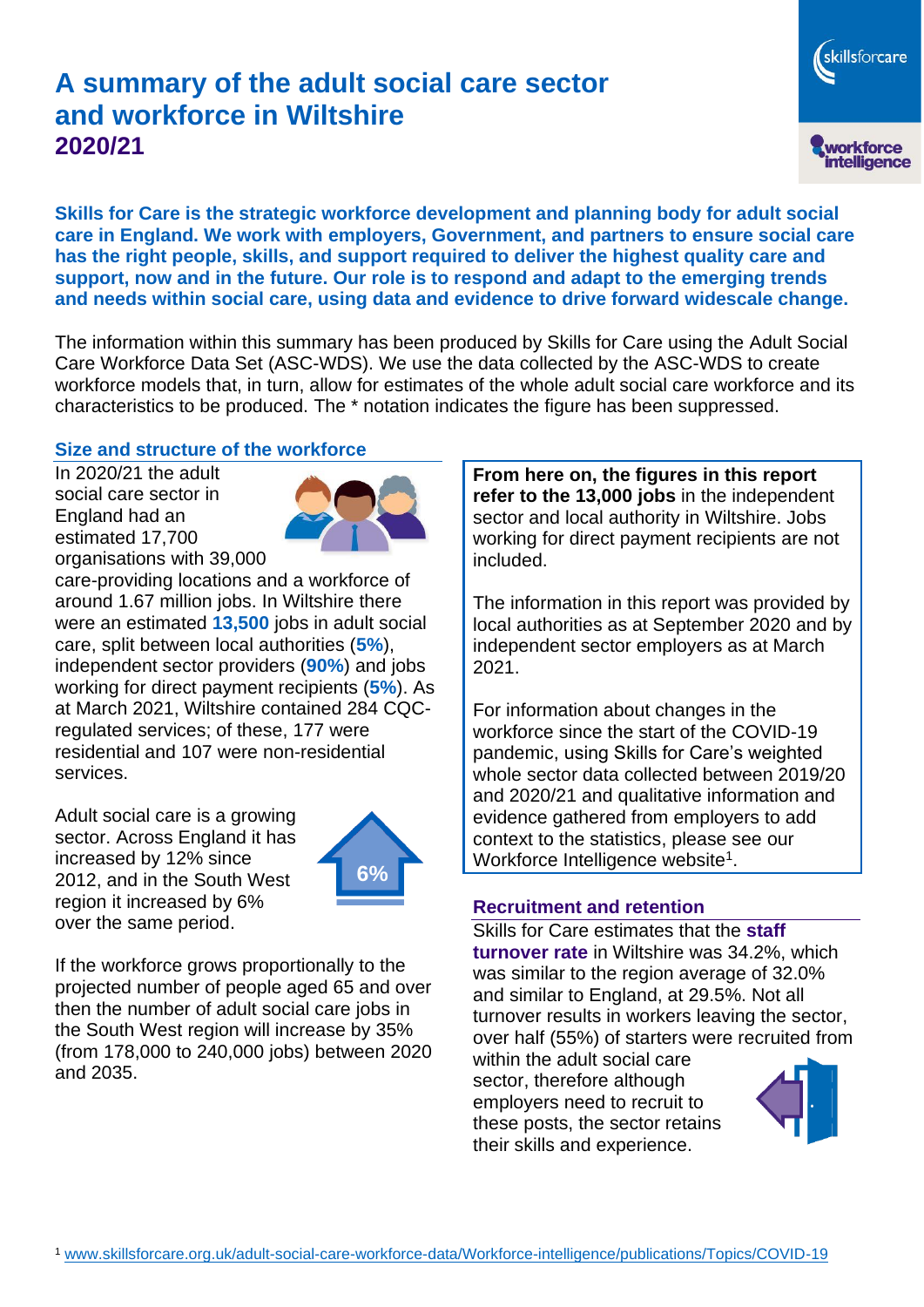Adult social care has an experienced 'core' of workers. Workers in Wiltshire had on average **8.6 years of experience in the sector** and 79% of the workforce had been working in the sector for at least three years.

Using both workforce intelligence evidence and our links with employers and stakeholders across England, we know that recruitment and retention is one of the largest issues faced by employers. We have many resources and tools available to help, for example the 'Values-based recruitment and retention toolkit'<sup>2</sup> and 'Seeing potential: widen your talent pool'. <sup>3</sup> For more information please visit: [www.skillsforcare.org.uk/recruitment-retention](http://www.skillsforcare.org.uk/recruitment-retention)

#### **Employment information**

We estimate Wiltshire had **13,000** adult social care jobs employed in the local authority and independent sectors. These included 900 managerial roles, 600 regulated professionals, 9,300 direct care (including 7,800 care workers), and 2,200 other-non-care proving roles.

The average number of **sickness days** taken in the last year in Wiltshire was 11.4, (9.4 in South West and 9.5 across England). With an estimated directly employed workforce of 12,000, this would mean employers in Wiltshire lost approximately **134,000 days to sickness in 2020/21**. In England levels of staff sickness have nearly doubled over the course of the pandemic between 2019/20 and 2020/21, in total around 6 million extra days were lost to sickness than in the year before.

Around one quarter (23%) of the workforce in Wiltshire were on zero-hours contracts. Around a half (52%) of the workforce usually worked full-time hours and 48% were parttime.

### **Chart 1. Proportion of workers on zero hours contracts by area**

**England** South West **Wiltshire** 



### **Workforce demographics**

The majority (86%) of the workforce in Wiltshire were female, and the average age was 43.4 years old. Workers aged



24 and under made up 11% of the workforce and workers aged over 55 represented 28%. Given this age profile approximately 3,600 people will be reaching retirement age in the next 10 years.

Nationality varied by region, in England 83% of the workforce identified as British, while in the South West region this was 86%. An estimated 84% of the workforce in Wiltshire identified as British, 8% identified as of an EU nationality and 8% a non-EU nationality, therefore there was a similar reliance on EU and non-EU workers.

### **Pay**



Table 1 shows the full-time equivalent annual or hourly pay rate of selected job roles in Wiltshire (area), South West (region) and England. All figures

represent the independent sector as at March 2021, except social workers which represent the local authority sector as at September 2020. At the time of analysis, the National Living Wage was £8.72.

#### **Table 1. Average pay rate of selected job roles by area**

|                                 | <b>England</b> | Region  | Area    |
|---------------------------------|----------------|---------|---------|
| Full-time equivalent annual pay |                |         |         |
| Social Worker <sup>t</sup>      | £37,100        | £35,800 | £36,100 |
| Registered nurse                | £33,600        | £34,300 | £34,900 |
| Hourly pay                      |                |         |         |
| National Living<br>Wage         | £8.72          | £8.72   | £8.72   |
| Senior care worker              | £10.00         | £10.06  | £10.73  |
| Care worker                     | £9.29          | £9.30   | £9.41   |
| Support and<br>outreach         | £9.53          | £9.60   | £10.05  |

†Local authority social workers only.

Please note that pay varies by sector, with local authority pay generally being higher than independent sector pay.